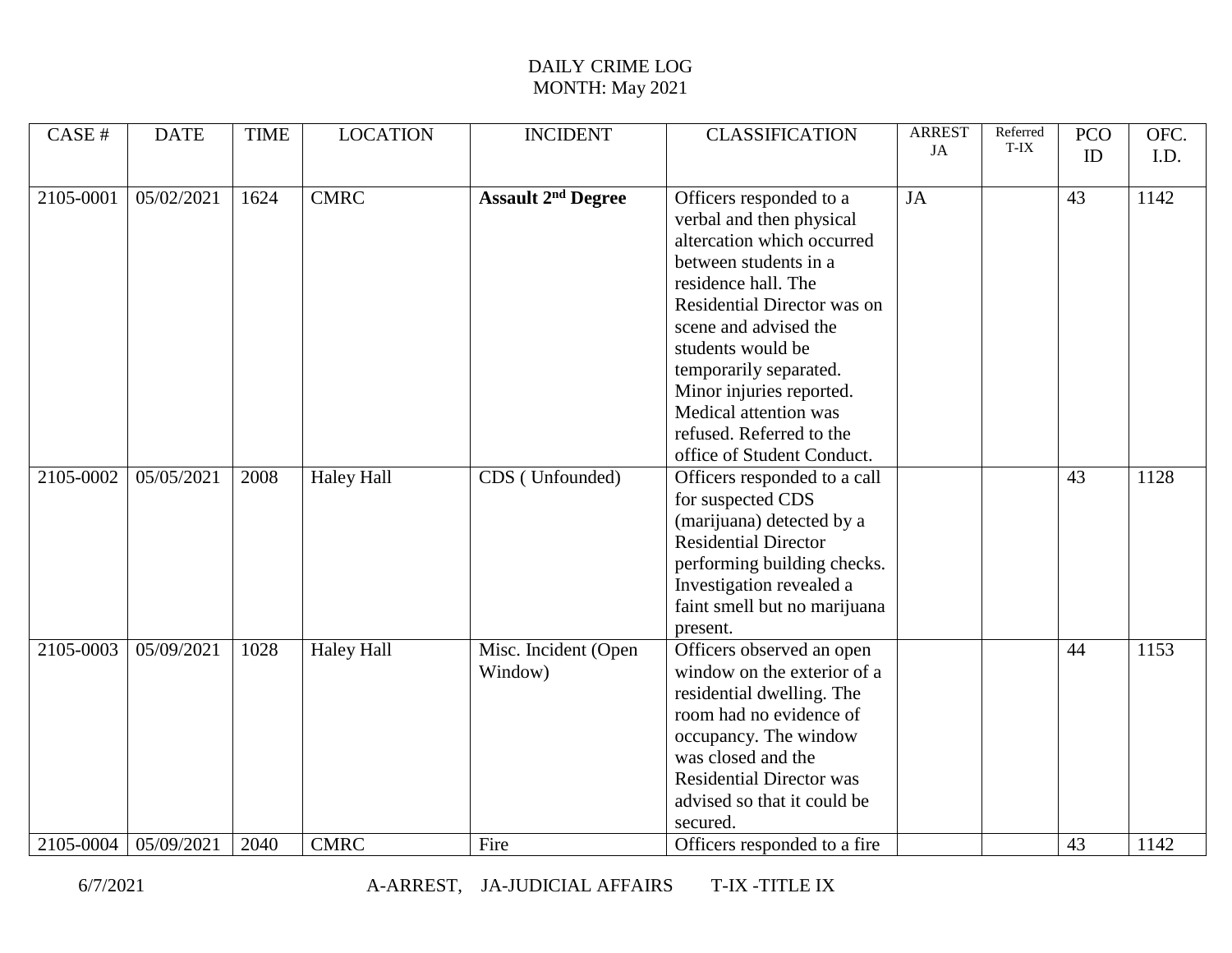|           |            |      |             |                           | alarm activation. The<br>building was evacuated and<br>PGFD responded. A student<br>advised while cooking the<br>fire alarm was set off.<br>Officers observed fire<br>damage to kitchen cabinets<br>and standing water<br>throughout the dwelling.<br>PGFD turned off the<br>sprinklers and declared the<br>building safe to re-occupy.<br><b>CMRC</b> maintenance crews<br>were on scene for clean-up<br>purposes. No injuries<br>reported. |           |                 |      |
|-----------|------------|------|-------------|---------------------------|----------------------------------------------------------------------------------------------------------------------------------------------------------------------------------------------------------------------------------------------------------------------------------------------------------------------------------------------------------------------------------------------------------------------------------------------|-----------|-----------------|------|
| 2105-0005 | 05/13/2021 | 1153 | <b>CMRC</b> | <b>Disorderly Conduct</b> | Officers responded to a call<br>for a disorderly student<br>which was being denied<br>entry to a residence hall due<br>to refusal to show their<br>COVID-19 clearance badge.<br>The student eventually<br>calmed down and went to<br>get tested for clearance to<br>enter the building without<br>further incident. Referred to<br>the Office of Student<br>Conduct.                                                                         | <b>JA</b> | 41              | 1153 |
| 2105-0006 | 05/13/2021 | 1618 | <b>MLK</b>  | <b>Lost Property</b>      | An individual responded to<br>the BSUPD to report a lost<br>wallet. Lost and found was<br>checked with negative<br>results and a report was                                                                                                                                                                                                                                                                                                  |           | $\overline{53}$ | 1128 |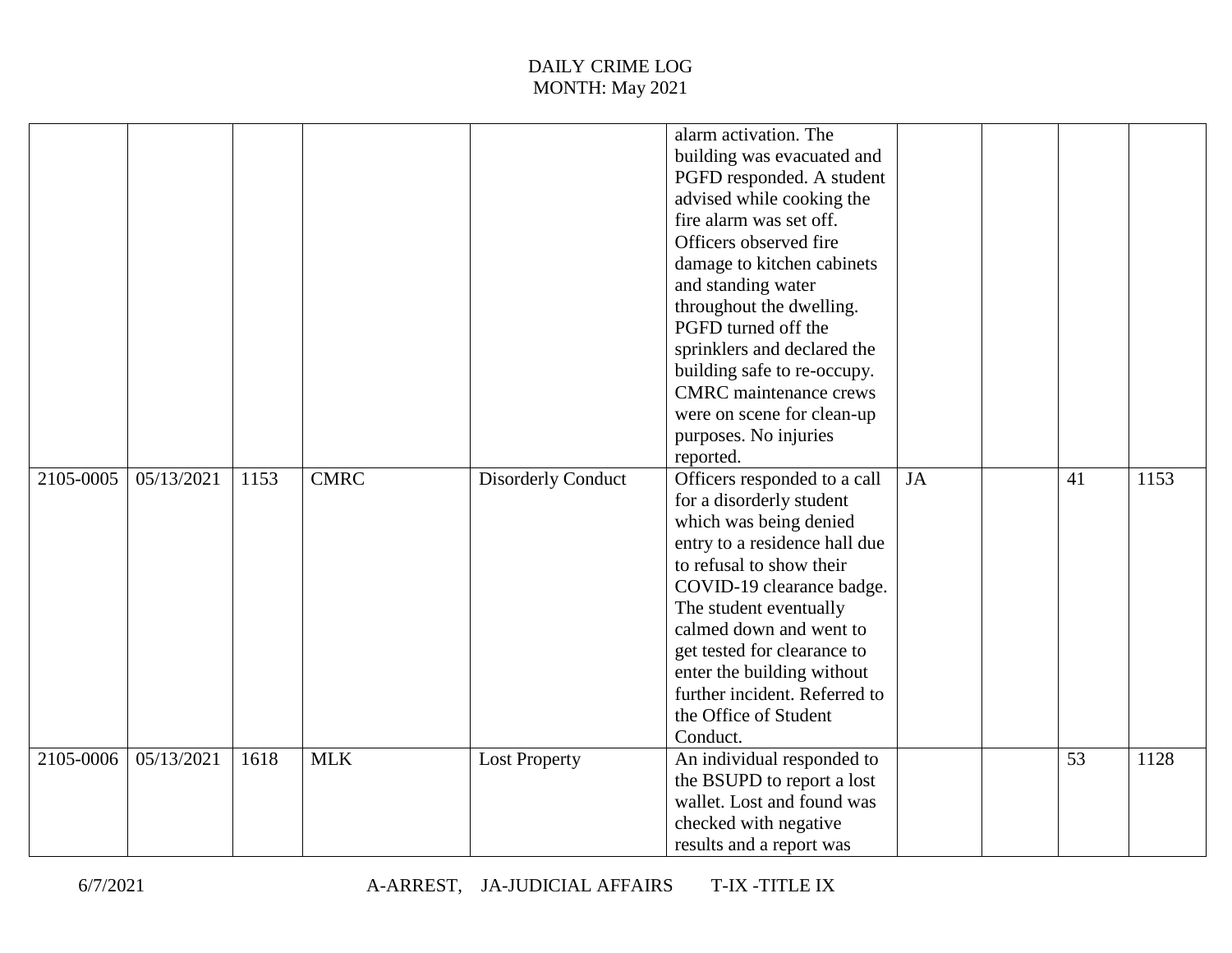|           |            |      |                |                         | taken.                       |    |      |
|-----------|------------|------|----------------|-------------------------|------------------------------|----|------|
| 2105-0007 | 05/13/2021 | 1815 | <b>NSC</b>     | <b>Found Property</b>   | A BSU employee responded     | 43 | 1128 |
|           |            |      |                |                         | to the BSUPD to turn in      |    |      |
|           |            |      |                |                         | found property. The bag      |    |      |
|           |            |      |                |                         | was inventoried and the      |    |      |
|           |            |      |                |                         | owner identified. The owner  |    |      |
|           |            |      |                |                         | later responded to retrieve  |    |      |
|           |            |      |                |                         | the property and advised     |    |      |
|           |            |      |                |                         | nothing was missing at that  |    |      |
|           |            |      |                |                         | time.                        |    |      |
| 2105-0008 | 05/14/2021 | 0756 | Robinson Hall  | <b>Damaged Property</b> | While conducting premise     | 41 | 1143 |
|           |            |      |                |                         | checks, a BSU security       |    |      |
|           |            |      |                |                         | guard observed a cracked     |    |      |
|           |            |      |                |                         | glass door on the left front |    |      |
|           |            |      |                |                         | outer door of the Robinson   |    |      |
|           |            |      |                |                         | Hall main entrance. A work   |    |      |
|           |            |      |                |                         | order was completed and      |    |      |
|           |            |      |                |                         | forwarded to facilities for  |    |      |
|           |            |      |                |                         | repair.                      |    |      |
| 2105-0009 | 05/14/2021 | 2330 | Off Campus     | <b>Welfare Check</b>    | Officers received a call     | 54 | 1145 |
|           |            |      |                |                         | from an employee             |    |      |
|           |            |      |                |                         | concerned about a student    |    |      |
|           |            |      |                |                         | who was off campus in their  |    |      |
|           |            |      |                |                         | residence. Officer contacted |    |      |
|           |            |      |                |                         | the local jurisdiction where |    |      |
|           |            |      |                |                         | the student resides to       |    |      |
|           |            |      |                |                         | perform a welfare check at   |    |      |
|           |            |      |                |                         | that student's residence.    |    |      |
| 2105-0010 | 05/18/2021 | 1233 | <b>MLK 326</b> | <b>Property Damage</b>  | Officers observed a          | 41 | 1153 |
|           |            |      |                |                         | damaged door while           |    |      |
|           |            |      |                |                         | performing panic alarm test. |    |      |
|           |            |      |                |                         | Investigation revealed an    |    |      |
|           |            |      |                |                         | employee was having          |    |      |
|           |            |      |                |                         | problems entering and        |    |      |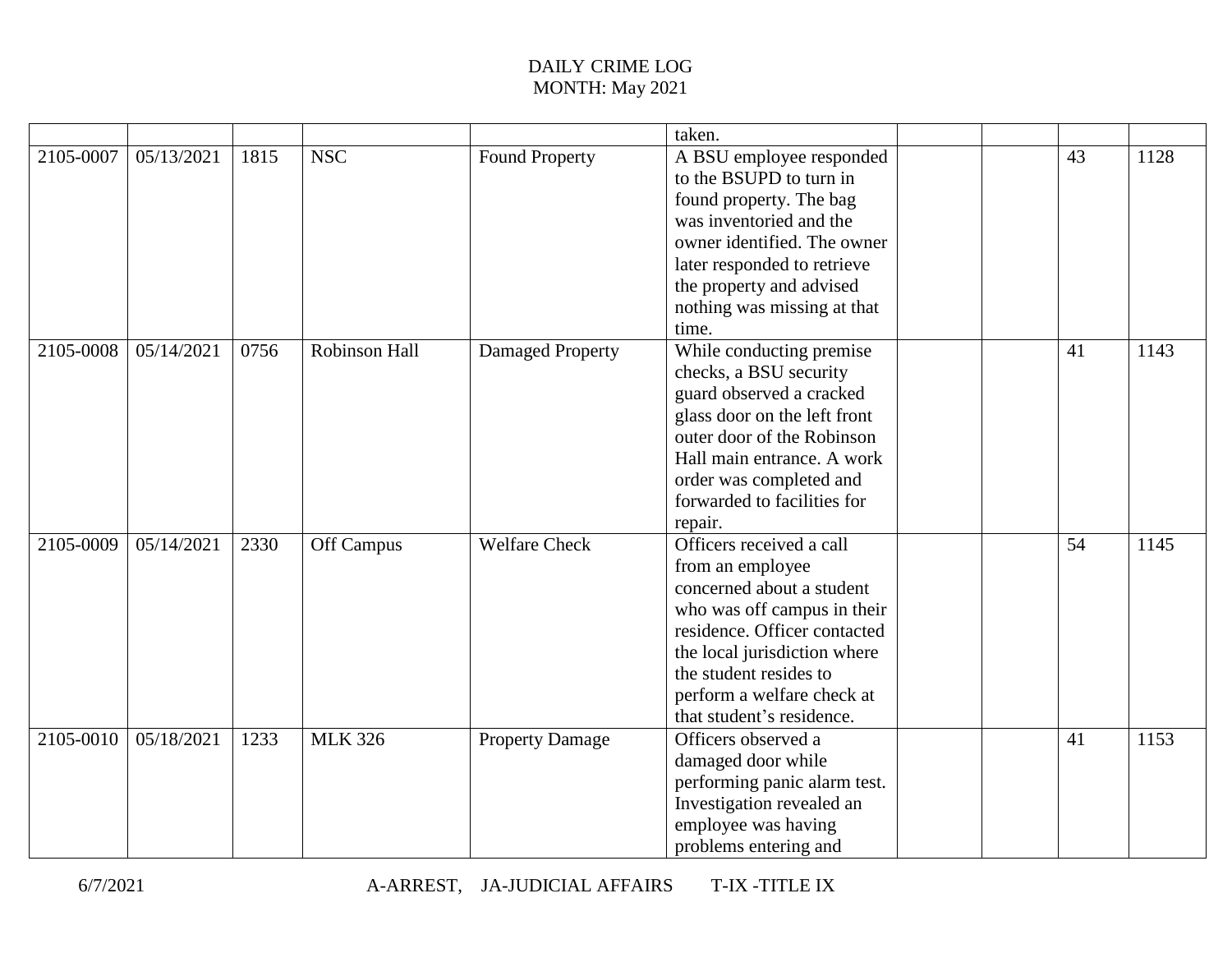|           |            |      |                            |                          | exiting the door and the       |    |      |
|-----------|------------|------|----------------------------|--------------------------|--------------------------------|----|------|
|           |            |      |                            |                          | door was damaged by            |    |      |
|           |            |      |                            |                          | facilities trying to enter the |    |      |
|           |            |      |                            |                          | office. A work order was       |    |      |
|           |            |      |                            |                          | completed.                     |    |      |
| 2105-0011 | 5/18/2021  | 1151 | <b>CMRC</b>                | Misc. Incident (Water    | Officers responded to a fire   | 57 | 1145 |
|           |            |      |                            | Main Break)              | alarm activation.              |    |      |
|           |            |      |                            |                          | Investigation revealed there   |    |      |
|           |            |      |                            |                          | was a water main break         |    |      |
|           |            |      |                            |                          | between the first and second   |    |      |
|           |            |      |                            |                          | floors of the building.        |    |      |
|           |            |      |                            |                          | PGFD responded and turned      |    |      |
|           |            |      |                            |                          | off the water. Water damage    |    |      |
|           |            |      |                            |                          | reported on the first floor.   |    |      |
|           |            |      |                            |                          | RD's were on scene and         |    |      |
|           |            |      |                            |                          | contacted facilities. No       |    |      |
|           |            |      |                            |                          | injuries reported.             |    |      |
| 2105-0012 | 5/20/2021  | 1140 | <b>Facilities Building</b> | <b>Medical Emergency</b> | Officers observed an           | 41 | 1153 |
|           |            |      |                            |                          | ambulance on campus.           |    |      |
|           |            |      |                            |                          | Investigation revealed a       |    |      |
|           |            |      |                            |                          | staff member was having        |    |      |
|           |            |      |                            |                          | abdominal pains and was        |    |      |
|           |            |      |                            |                          | transported to the hospital.   |    |      |
| 2105-0013 | 05/24/2021 | 1320 | Robinson Hall              | <b>Medical Emergency</b> | Officers responded to a call   | 44 | 1153 |
|           |            |      |                            |                          | for an employee not feeling    |    |      |
|           |            |      |                            |                          | well. EMS was called and       |    |      |
|           |            |      |                            |                          | responded. The employee        |    |      |
|           |            |      |                            |                          | refused transport to the       |    |      |
|           |            |      |                            |                          | hospital and was advised to    |    |      |
|           |            |      |                            |                          | contact their physician.       |    |      |
| 2105-0014 | 05/25/2021 | 1420 | Stadium                    | <b>Medical Emergency</b> | Officers responded to the      | 43 | 1153 |
|           |            |      |                            |                          | football field for a high      |    |      |
|           |            |      |                            |                          | school student which passed    |    |      |
|           |            |      |                            |                          | out during a high school       |    |      |